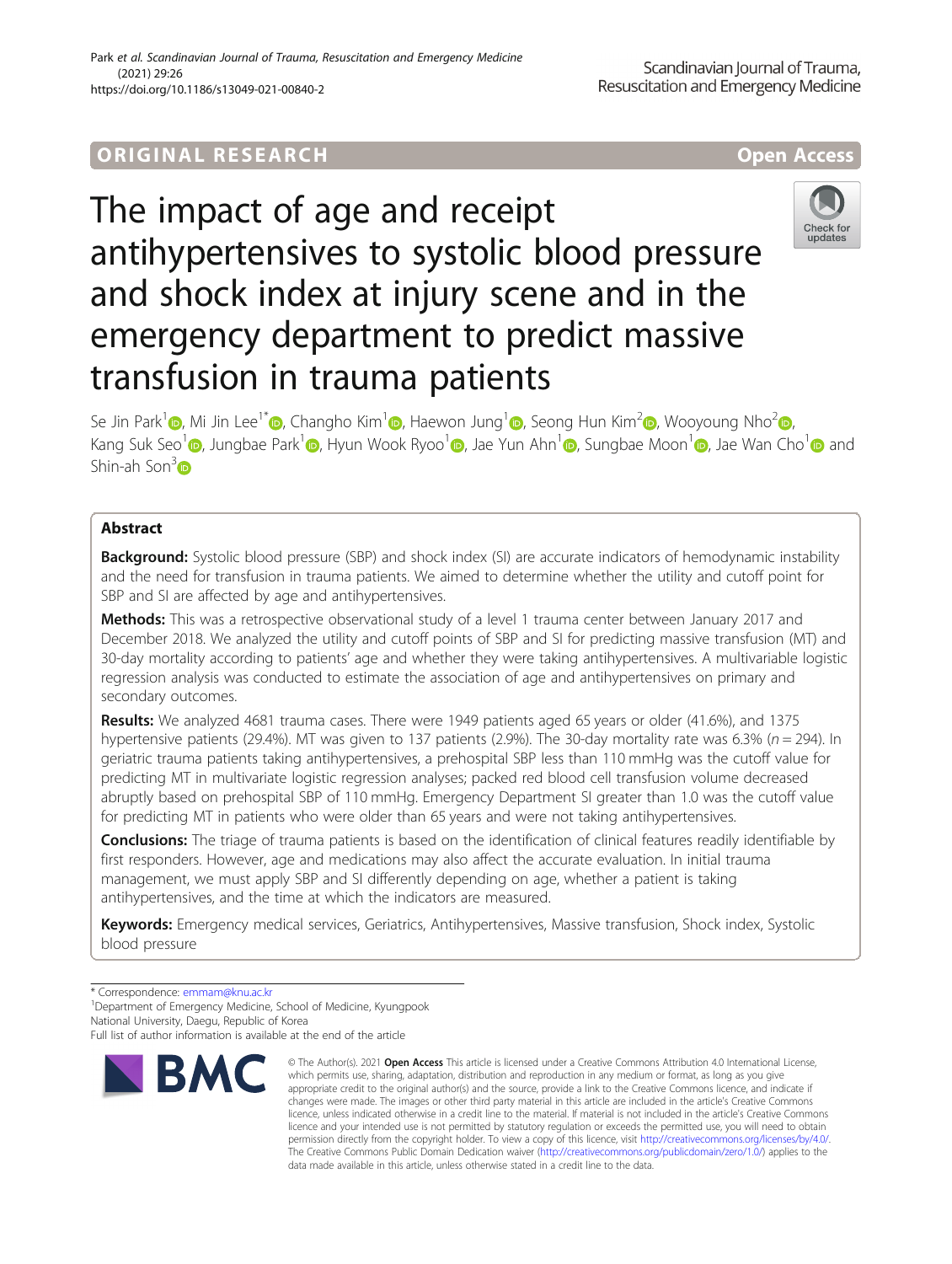### Background

Trauma is an important cause of death among geriatric patients [[1\]](#page-8-0). Older age is associated with higher rates of morbidity and mortality after injury as aging and the presence of comorbidities reduce physiological reserves [[2,](#page-8-0) [3](#page-8-0)]. Age itself is a significant risk factor and predictor of increased mortality in polytrauma patients. A very low Glasgow Coma Scale (GCS) score and systolic blood pressure (SBP) of less than 80 mmHg are potential clinical indicators of massive bleeding and traumatic brain injury [[4\]](#page-8-0). However, the assessment of injury severity and hemodynamic instability in geriatric patients is often difficult because of their altered response to injury [\[1](#page-8-0), [5](#page-8-0)]. The low physiological capacity in geriatric patients masks the clinical exacerbation of injury, which makes the management of these patients more difficult [[6\]](#page-8-0).

SBP and heart rate (HR) are routinely used for assessing trauma patients  $[7, 8]$  $[7, 8]$  $[7, 8]$ . The shock index (SI), which is the ratio of HR to SBP, can be easily calculated in the field or emergency department (ED) [[9\]](#page-8-0). SI has been an accurate indicator of hemodynamic instability and the need for transfusion in trauma patients [[10\]](#page-8-0) and serves as a marker for significant injury in trauma patients with hypovolemic shock, who likely needs massive transfusion (MT) [\[11](#page-8-0)]. However, it has been questioned whether SBP and HR are reliable for assessing geriatric trauma patients [\[6](#page-8-0)]. Early recognition of the need for MT is important but still presents a challenge in trauma patients [[12\]](#page-8-0).

Although SBP and SI are practical and useful predictors of outcomes for trauma patients, the literature has shown that SBP and SI cutoff points vary depending on the cause of trauma and the patient's illness [\[9](#page-8-0), [10](#page-8-0), [13](#page-8-0)– [16\]](#page-9-0). Under-triage among older injured patients is more likely to occur, with different thresholds for SBP, which indicates traumatic shock (< 90, < 100 or < 110 mmHg) [[17\]](#page-9-0). Old age, hypertension, and β- or calcium channel blockers weaken the association between SI and 30-day mortality [\[13\]](#page-8-0). The role of SBP and SI as assessment tools in geriatric trauma patients or patients with antihypertensives is not well defined [\[18](#page-9-0)].

This study aimed to assess the utility and cutoff of points for SBP and SI assessed at the injury scene and in the ED for predicting MT and 30-day mortality in geriatric trauma patients and trauma patients taking antihypertensives.

### Methods

### Study design and population

This study was a retrospective, observational crosssectional study. The data were obtained from the trauma database at Kyungpook National University Hospital, a regional level 1 trauma center in South Korea, from 1 January 2017 to 31 December 2018. We included patients who were admitted to the hospital after trauma who were 15 years old or older, and had a measurement of SBP and HR taken at the injury scene and in the ED. The exclusion criteria included patients who were transferred from other hospitals or using private vehicles, patients who had missing SBP or HR data, patients younger than 15 years old, patients who had incomplete registered data, and those who had burn injuries or trauma due to hanging (Fig. [1\)](#page-2-0)  $[12, 14]$  $[12, 14]$  $[12, 14]$ .

### Variables and data processing

We retrieved the detailed patient information including age, sex, vital signs, and comorbidities, such as diabetes mellitus, hypertension, congestive heart failure, cerebral vascular accident, and chronic renal disease. We documented trauma scores (e.g., Abbreviated Injury Scale, Revised Trauma Score [RTS], and Injury Severity Score [ISS]), units of packed red blood cells (PRBC) transfused within four and 24 h, and 30-day mortality. Elderly patients were defined as those who were 65 years old or older [[19\]](#page-9-0). The prehospital and ED SIs were calculated as the ratio of HR to SBP in the field and ED as recorded by the emergency medical services personnel. ISS was classified into the following groups: 1 to 15, 16 to 24, and greater than 25 [[20](#page-9-0)]. MT was defined as a requirement of 10 PRBCs or more in the first 24 h or 4 PRBCs or more in the first 4 h of hospital admission [[21\]](#page-9-0).

### Outcome measures

The primary outcome was MT and in-hospital mortality within 30 days. The secondary outcome was critical cutoff points of SBP (<90, 90–110, and  $\geq$  110 mmHg) and SI as a categorical variable  $( $0.7, 0.7-1, \text{ and } \geq 1$ ) at the$ injury scene and in the ED [\[13](#page-8-0), [14](#page-8-0)].

#### Statistical analysis

The data were analyzed using IBM SPSS Statistics (version 25; IBM Corp., Armonk, NY, USA) and MedCalc (version 17; MedCalc Software, Mariakerke, Belgium). Categorical variables are presented as frequency and percent, whereas continuous variables are presented as mean ± standard deviation or as median and interquartile range (IQR, 25th–75th percentile). The  $X^2$  or Fisher's exact tests were used to compare the categorical variables. The normality of the variables was determined using the Shapiro–Wilk test. Normally distributed data were expressed as mean and standard deviation, and median and IQRs were used for non-normally distributed data. A  $t$ - test or 1-way analysis of variance and the Mann–Whitney  $U$ - test were used to compare continuous variables.

Multivariable logistic regression analysis was used to identify the independent associations of univariate predictive variables on the occurrence of MT for adult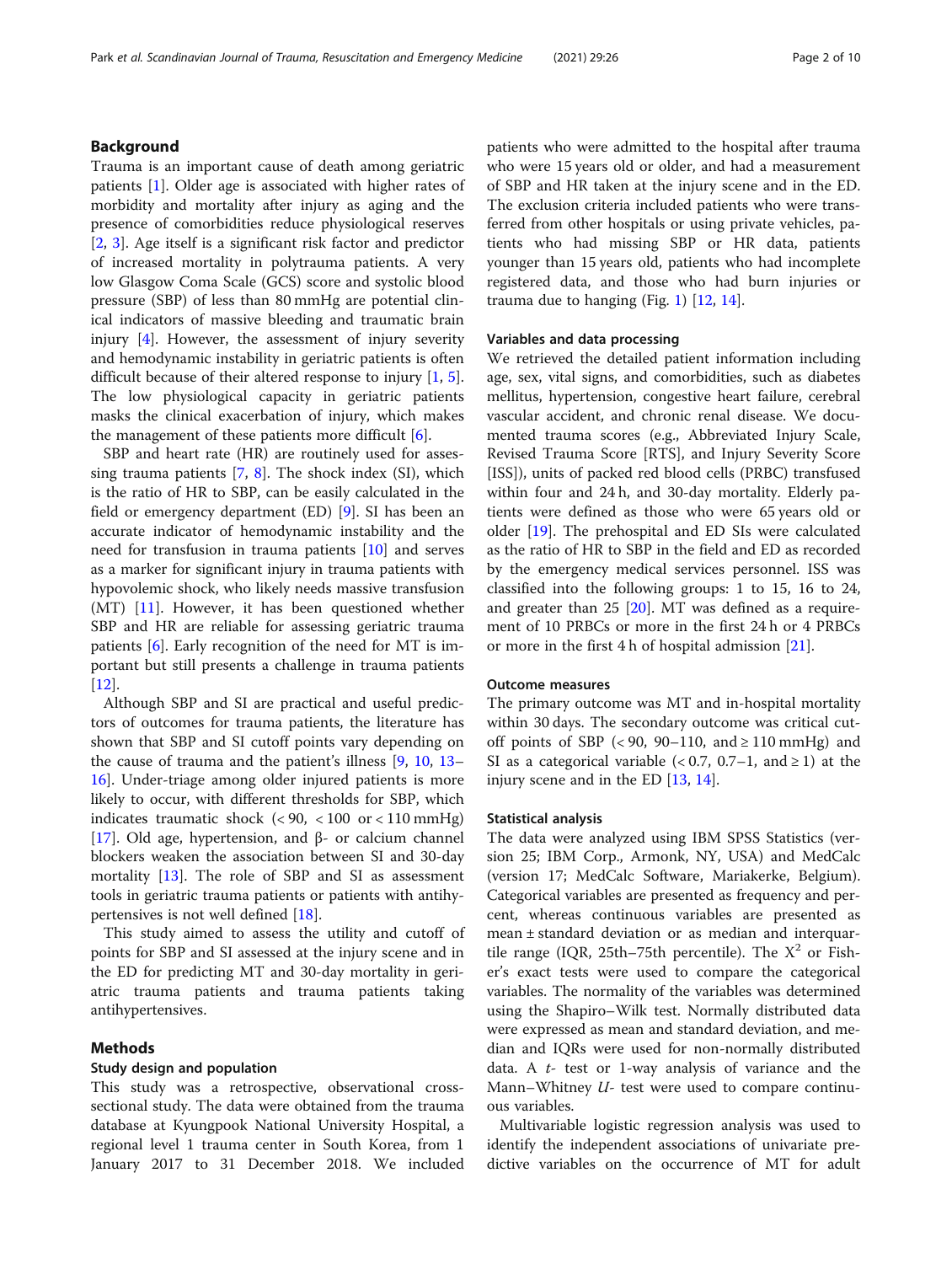<span id="page-2-0"></span>

trauma patients. Multivariable logistic regression analysis was performed in the age>65 years (geriatric group) and < 65 years (young adult group), respectively. The odds ratio (OR) with 95% confidence interval (CI) of the associated conditions of the patients and the OR of a need for MT were based on vital signs at the injury scene and in the ED. A multivariable logistic regression analysis was conducted to estimate the association of age and antihypertensives on primary and secondary outcomes. Adjusted ORs were calculated after adjustment for sex, age, SBP and SI at the injury scene or at the initial time of ED admission, RTS, and ISS. P- values less than 0.05 were considered statistically significant.

# Results

### Overall characteristics of study patients

Of the 6741 trauma cases, 4681 patients were enrolled in this study. There were 1949 patients aged 65 years old or older (41.6%), and 1375 patients with hypertension (29.4%) (Fig. 1 and [Online Supplemental Content\)](#page-8-0). Two hundred twentytwo patients (4.7%) had received prehospital intravenous hydration. At the injury scene, the median SBP, HR, and SI were 130 mmHg, 84 beats per minute, and 0.7, respectively. On arrival at the ED, the median SBP, HR, and SI were 139 mmHg, 85 beats per minute, and 0.6, respectively. There were 914 (19.5%) transfused patients, and 137 (2.9%) had received MT. Other overall demographics are described in the [Online Supplemental Content.](#page-8-0)

## Geriatric trauma patients according to antihypertensives and MT

Table [1](#page-3-0) shows the general demographic information of the geriatric trauma population. Among 1949 elderly trauma patients, there were significant differences

between antihypertensive and non-antihypertensive group in terms of age, sex, diabetes, SBP at the injury scene and in the ED, and SI on arrival in the ED. The median prehospital response time was the same in both groups (9 min) (Table [1](#page-3-0)). In the non-antihypertensive group, the total red blood cell transfusion volume gradually changed according to the prehospital SBP ranges. However, in the antihypertensive group, there was no difference between the SBP under 90 mmHg and SBP between 90 and 110 mmHg, and it decreased abruptly based on prehospital SBP 110 mmHg (Fig. [2](#page-4-0)).

In geriatric trauma patients, there was no significant difference between the MT and non-MT groups in terms of age. The shock-related indices, GCS, and ISS were worse in the MT group (Table [2](#page-5-0)).

# Predicting clinical outcomes according to antihypertensives

Multivariable logistic regression analysis was conducted to compare the association between the shock-related index at the injury scene and in the ED and MT and 30 day mortality. In the univariate analysis for predicting MT, prehospital SBP of less than 110 mmHg, ED SI greater than 1.0, RTS, and ISS were the significant variables for elderly patients taking antihypertensives. However, prehospital SBP was the only strongly related factor among the aforementioned factors after multivariable analysis. In the elderly non-antihypertensive group, ED SI greater than 1.0 and RTS were statistically significant for predicting MT, but not prehospital SBP (Table [3A](#page-6-0)). As shown in Table [3](#page-6-0)B, ED SI greater than 1.0 significantly increased 30-day mortality only in the elderly non-antihypertensive group. But ISS significantly increased 30-day mortality in both groups.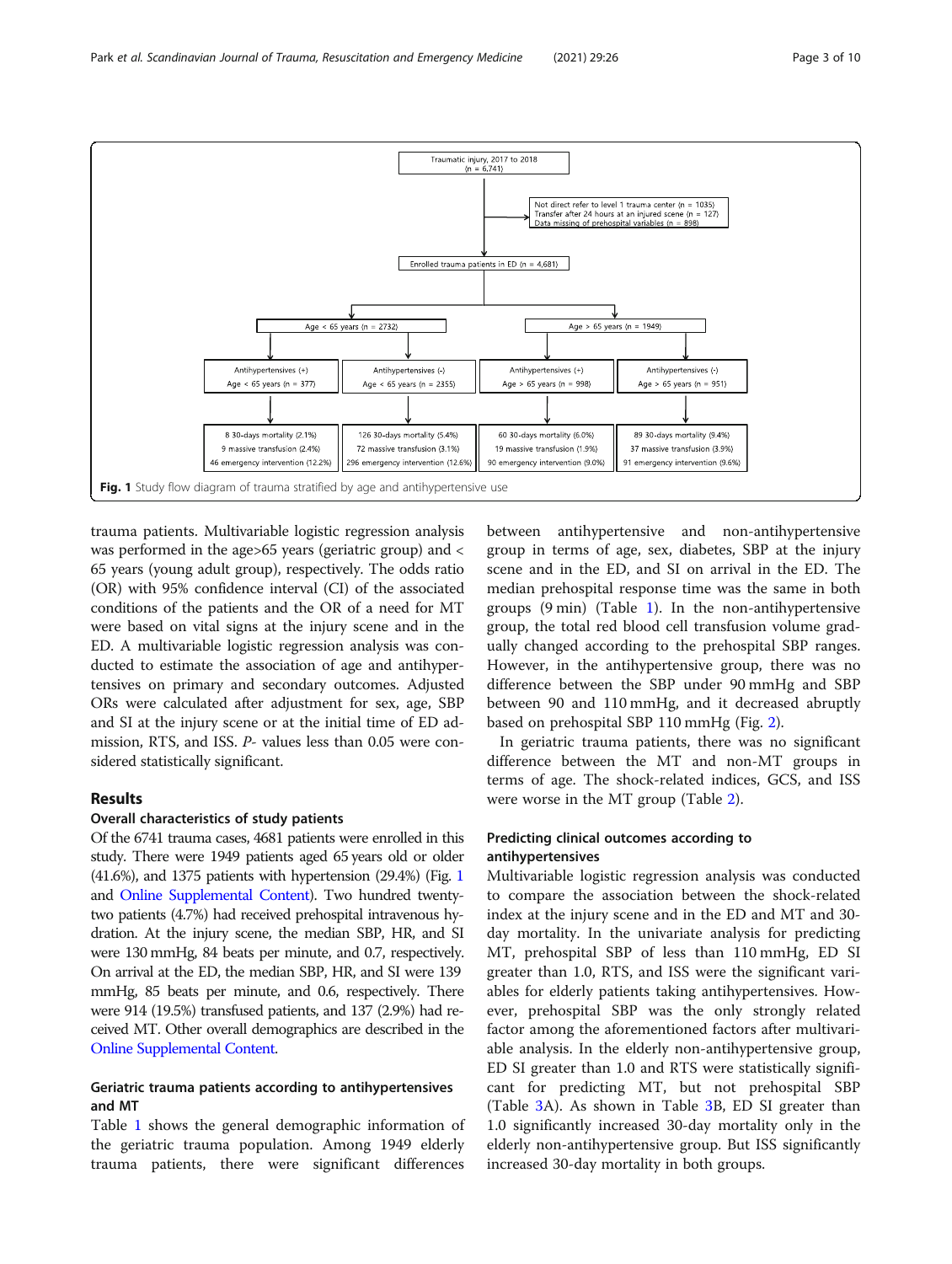|                                      | <b>Overall elderly</b><br>$(n = 1949)$ | Non-antihypertensive group<br>$(n = 951)$ | Antihypertensive group<br>$(n = 998)$ | P value |
|--------------------------------------|----------------------------------------|-------------------------------------------|---------------------------------------|---------|
| Age (IQR), yr                        | 76.0 (70.0-81.0)                       | 75.0 (69.0-80.0)                          | 77.0 (71.0-82.0)                      | < 0.001 |
| Male sex, n (%)                      | 1002 (51.4)                            | 539 (56.7)                                | 463 (46.4)                            | < 0.001 |
| Comorbidities, n (%)                 |                                        |                                           |                                       |         |
| <b>Diabetes</b>                      | 529 (27.1)                             | 167 (17.6)                                | 362 (36.3)                            | < 0.001 |
| Cerebrovascular accident             | 271 (13.9)                             | 92(9.7)                                   | 179 (17.9)                            | < 0.001 |
| Congestive heart failure             | 68 (3.5)                               | 29(3.0)                                   | 39 (3.9)                              | 0.575   |
| Chronic renal disease                | 127(6.5)                               | 34(3.6)                                   | 93 (9.3)                              | < 0.001 |
| Traumatic brain injury, n (%)        | 96 (4.9)                               | 57(6.0)                                   | 39 (3.9)                              | 0.033   |
| Prehospital response time (IQR), min | $9.0(6.0-14.0)$                        | $9.0(7.0-14.0)$                           | $9.0$ (6.0-15.0)                      | 0.912   |
| Total prehospital time (IQR), min    | 24.0 (17.5 - 33.0)                     | 25.0 (17.5 - 34.0)                        | 23.0 (17.5 - 32.0)                    | 0.498   |
| Prehospital IV hydration, n (%)      | 57 (2.9)                               | 38 (4.0)                                  | 19(1.9)                               | 0.014   |
| Physiological parameters (IQR)       |                                        |                                           |                                       |         |
| At the injury scene                  |                                        |                                           |                                       |         |
| SBP, mmHq                            | 140.0 (121.0-160.0)                    | 130.0 (120.0-153.0)                       | 140.0 (120.0-160.0)                   | 0.048   |
| HR, beats per min                    | 80.0 (72.0-90.0)                       | 80.0 (72.0-90.0)                          | 82.0 (72.0-93.5)                      | 0.414   |
| SI                                   | $0.59(0.51 - 0.71)$                    | $0.60$ $(0.51 - 0.70)$                    | $0.59(0.50 - 0.71)$                   | 0.571   |
| At ED arrival                        |                                        |                                           |                                       |         |
| SBP, mmHg                            | 147.0 (124.0-165.0)                    | 134.0 (121.0-162.0)                       | 149.0 (128.0-168.0)                   | < 0.001 |
| HR, beats per min                    | 82.0 (71.0-94.0)                       | 82.0 (71.0-95.0)                          | 82.0 (71.0-94.0)                      | 0.603   |
| SI                                   | $0.57(0.47 - 0.69)$                    | $0.58$ $(0.49 - 0.72)$                    | $0.56$ $(0.47 - 0.68)$                | 0.001   |
| GCS                                  | 15.0 (14.0-15.0)                       | 15.0 (15.0-15.0)                          | 15.0 (14.0-15.0)                      | 0.131   |
| Mechanism of injury, n (%)           |                                        |                                           |                                       | 0.433   |
| Blunt                                | 1916 (98.3)                            | 933 (98.1)                                | 983 (98.5)                            |         |
| Penetrating                          | 33(1.7)                                | 18 (1.9)                                  | 15(1.5)                               |         |
| ISS (IQR)                            | $9.0(5.0 - 14.0)$                      | $9.0(5.0-16.0)$                           | $9.0(5.0-13.0)$                       | 0.195   |
| RTS (IQR)                            | 12.0 (11.0-12.0)                       | 12.0 (12.0-12.0)                          | 12.0 (11.0-12.0)                      | 0.004   |
| Clinical course and interventions    |                                        |                                           |                                       |         |
| Length of stay in ICU (IQR), day     | $0(0-0.67)$                            | $0(0-0.65)$                               | $0(0-0.67)$                           | 0.932   |
| Transfusion, n (%)                   | 443 (22.7)                             | 210(22.1)                                 | 233 (23.3)                            | 0.794   |
| Massive transfusion, n (%)           | 56 (2.9)                               | 37(3.9)                                   | 19 (1.9)                              | 0.009   |
| 30-day mortality, n (%)              | 149 (7.6)                              | 89 (9.4)                                  | 60(6.0)                               | 0.005   |

# <span id="page-3-0"></span>Table 1 Baseline demographic characteristics of elderly trauma patients

IQR denotes interquartile range

ED emergency department, ICU intensive care unit, IV intravenous, HR heart rate, GCS glasgow coma scale, ISS injury severity score, RTS revised trauma score, SBP systolic blood pressure, SI shock index

### Predicting MT stratified by age and antihypertensives

# We conducted multivariable logistic regression analyses of the associated factors that were significant in the univariate logistic regression analyses for MT prediction (Table [4](#page-7-0)). In the subgroup analysis for MT stratified by age and antihypertensives, only prehospital SBP was a significant predicting factor in elderly trauma patients taking antihypertensives (Fig. [3](#page-7-0)A). However, ED SI greater than 1.0 and RTS were statistically significant in the elderly patients not taking antihypertensives (Fig. [3B](#page-7-0)).

### **Discussion**

We aimed to examine the utility and cutoff of points for SBP and SI, as determined at the injury scene and in the ED, for predicting MT and 30-day mortality in geriatric trauma patients and patients taking antihypertensives. In geriatric trauma patients taking antihypertensives, a prehospital SBP lower than 110 mmHg was the cutoff value for the prediction of MT in multivariable logistic regression analyses. There was no significant value in multivariable logistic regression analyses of prehospital SI for predicting MT and 30-day mortality. ED SI greater than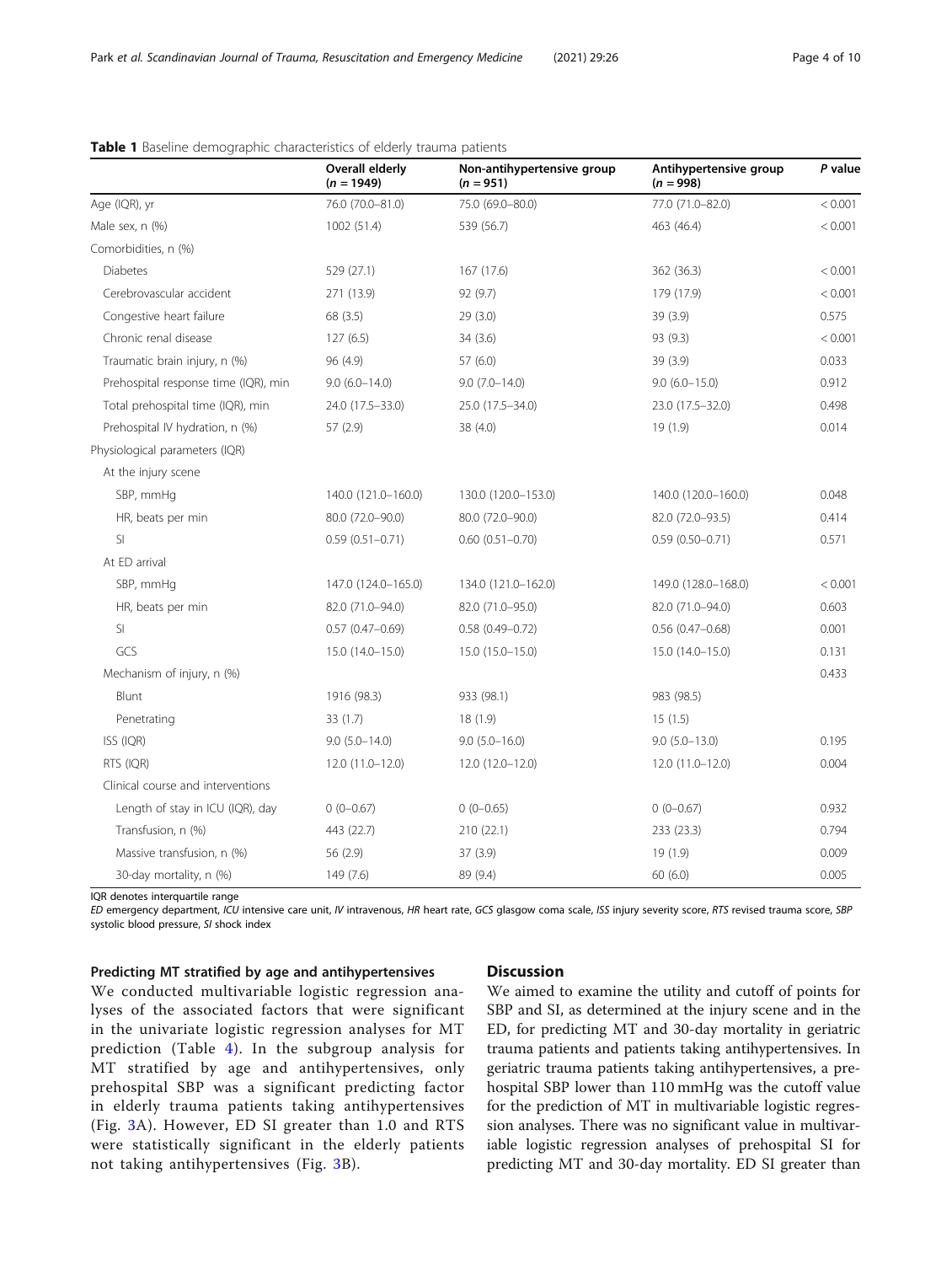<span id="page-4-0"></span>

1.0 was the cutoff value for predicting MT in patients who were older than 65 years and who were not taking antihypertensives.

The European guideline on the management of major bleeding and coagulopathy after trauma recommends that physicians clinically assess the extent of traumatic hemorrhage using a combination of patient physiology, anatomical injury pattern, mechanism of injury, and patient response to initial resuscitation. Isolated vital signs, such as HR or SBP, are unreliable in the assessment of hypovolemic shock. HR alone does not predict the need for MT [\[11,](#page-8-0) [22\]](#page-9-0). In contrast, SI has been shown to better risk-stratify patients for critical bleeding, increased transfusion requirements and early mortality [\[11](#page-8-0), [23](#page-9-0)]. SI is an effective tool that can be implemented in a prehospital setting for the triage of geriatric trauma patients and is superior to HR and SBP for predicting mortality in geriatric trauma patients. Geriatric trauma patients with an SI of 1 or greater should be transferred to a Level 1 trauma center [\[6](#page-8-0)]. Bruijns et al. reported that the difference between ED and prehospital SBP, respiratory rate, and SI are good predictor of 48-h mortality in trauma and may supplement decisions on trauma treatment [[24\]](#page-9-0). Fligor et al. reported that MT in geriatric trauma patients can be reliably and simply predicted by the arrival vital signs of SBP, pulse pressure, diastolic blood pressure, and SI [[22](#page-9-0)]. Most studies have assessed predictive properties of SI for requiring at least 10 units of PRBC in the first 24 h. It would be useful to conduct

more studies evaluating the estimation and recording of the SI at earlier time-points, including the prehospital phase [[25\]](#page-9-0).

MT in older trauma patients should be considered based on anatomical factors, pre-injury anticoagulant or antiplatelet agent use, lactate level and SI even if traditional vital signs are normal [\[26](#page-9-0)]. Studies have suggested that advanced age and the presence of comorbidities such as hypertension, diabetes, use of anticoagulation medications can affect the prognosis of trauma patients based on SBP and SI, and therefore the cutoff value should be different. Kristensen et al. reported that SI is independently associated with 30-day mortality in a broad population of ED patients, and an SI of 1 or more is associated with an adjusted OR of 10.5 (95% CI, 9.3– 11.7) for 30-day mortality. However, age, hypertension, and β- or calcium channel blockers weaken the association between SI and mortality [\[13\]](#page-8-0). Additionally, Brown et al. [[27\]](#page-9-0) noted that formally substituting an SBP of less than 110 mmHg for the current SBP of less than 90 mmHg is beneficial in geriatric patients and may be potentially valuable in all adult patients at field triage. Geriatric patients with SBP of 90 to 109 mmHg had odds of mortality similar to those of geriatric patients with SBP of less than 90 mmHg [[27](#page-9-0)]. SBP of less than 110 might represent shock in patients older than 65 years [[28\]](#page-9-0).

Prehospital trauma triage ensures proper transport of patients at risk of severe injury to hospitals with an appropriate level of trauma care. Incorrect triage results in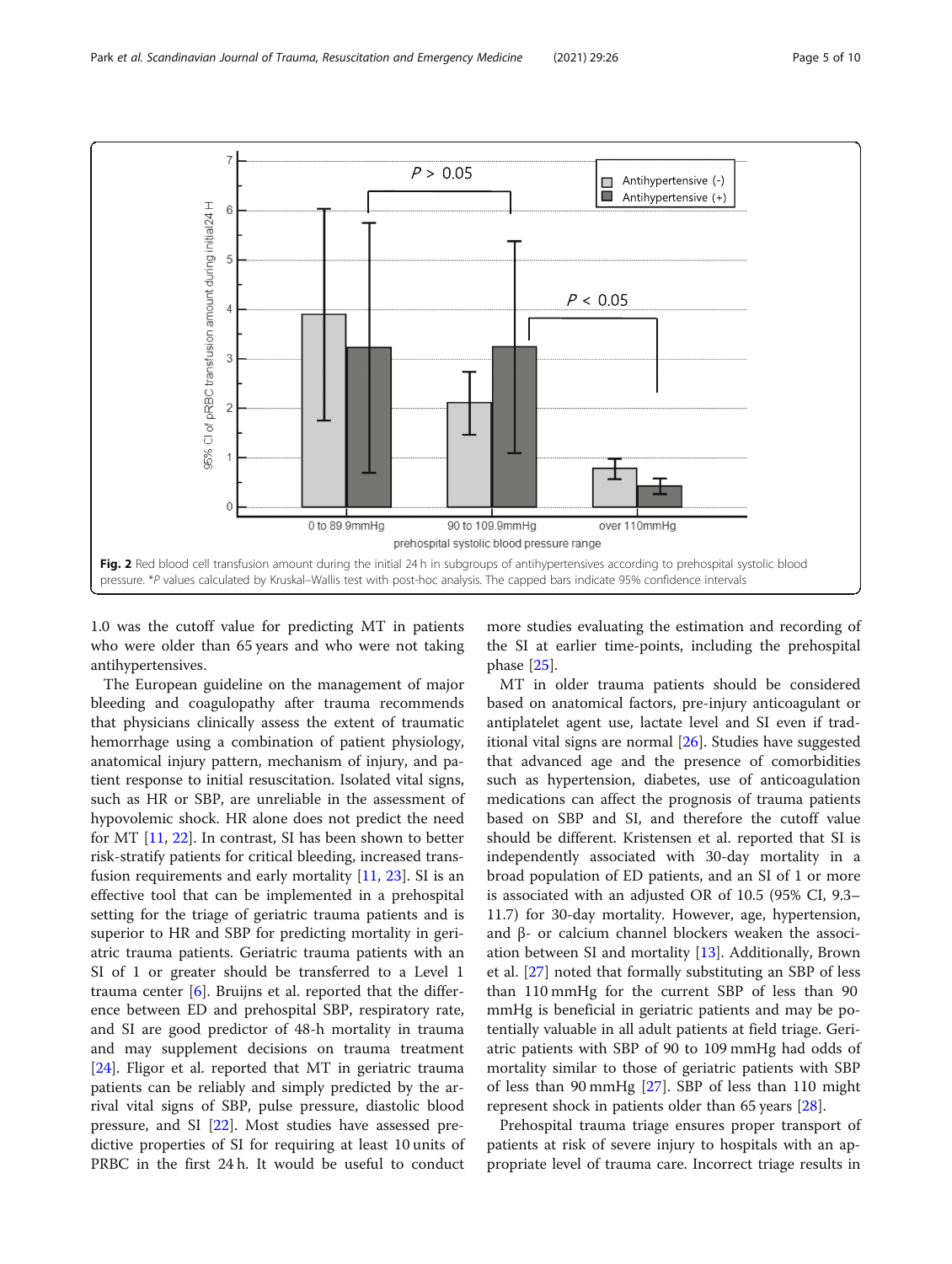|                                | <b>Overall elderly</b><br>$(n = 1949)$ | Non-MT<br>$(n = 1893)$ | MT<br>$(n = 56)$       | P value |
|--------------------------------|----------------------------------------|------------------------|------------------------|---------|
| Age (IQR), yr                  | 76.0 (70.0-81.0)                       | 76.0 (70.0-81.0)       | 76.0 (70.0-82.5)       | 0.766   |
| Male sex, n (%)                | 1002 (51.4)                            | 964 (50.9)             | 38 (67.9)              | 0.012   |
| Taking antihypertensives, n(%) | 998 (51.2)                             | 979 (51.7)             | 19 (33.9)              | 0.009   |
| Shock-related Index categories |                                        |                        |                        |         |
| At injury scene (prehospital)  |                                        |                        |                        |         |
| SBP (IQR), mmHg                | 140.0 (121.0-160.0)                    | 140.0 (120.0-160.0)    | 100.0 (100.0-120.0)    | < 0.001 |
| SI (IQR)                       | $0.59(0.51 - 0.71)$                    | $0.59(0.51 - 0.69)$    | $0.83$ $(0.65 - 0.90)$ | 0.001   |
| SBP category, n (%)            |                                        |                        |                        | < 0.001 |
| $>110$ mmHg                    | 1768 (90.6)                            | 1742 (92.0)            | 27 (47.4)              |         |
| 90-110 mmHq                    | 149 (7.7)                              | 125(6.6)               | 24 (42.1)              |         |
| $< 90$ mmHq                    | 33(1.6)                                | 27(1.4)                | 6(10.5)                |         |
| SI category, n (%)             |                                        |                        |                        | < 0.001 |
| < 0.7                          | 1443 (73.9)                            | 1422 (75.1)            | 21 (36.8)              |         |
| $0.7 - 1.0$                    | 420 (21.7)                             | 394 (20.8)             | 27(47.4)               |         |
| > 1.0                          | 86 (4.4)                               | 78 (4.1)               | 9(15.8)                |         |
| ED arrival<br>At               |                                        |                        |                        |         |
| SBP (IQR), mmHg                | 147.0 (124.0-165.0)                    | 151.0 (129.0-171.0)    | 88.0 (80.0-103.0)      | < 0.001 |
| SI (IQR)                       | $0.57(0.47 - 0.69)$                    | $0.55(0.46 - 0.67)$    | $0.94(0.87 - 1.06)$    | < 0.001 |
| SBP category, n (%)            |                                        |                        |                        | < 0.001 |
| $>110$ mmHg                    | 1692 (86.8)                            | 1670 (88.2)            | 22 (38.9)              |         |
| 90-110 mmHq                    | 172 (8.8)                              | 168 (8.9)              | 4(7.4)                 |         |
| $< 90$ mmHq                    | 85(4.3)                                | 55 (2.9)               | 30 (53.7)              |         |
| SI category, n (%)             |                                        |                        |                        | < 0.001 |
| < 0.7                          | 1468 (75.4)                            | 1459 (77.1)            | 9(16.7)                |         |
| $0.7 - 1.0$                    | 372 (19.1)                             | 354 (18.7)             | 18 (31.5)              |         |
| > 1.0                          | 109(5.5)                               | 80 (4.2)               | 29 (51.9)              |         |
| GCS, n (%)                     |                                        |                        |                        | < 0.001 |
| >12                            | 1778 (91.3)                            | 1750 (92.3)            | 28 (50.0)              |         |
| $9 - 12$                       | 68 (3.5)                               | 62(3.3)                | 6(11.4)                |         |
| < 9                            | 103(5.1)                               | 81(4.3)                | 22 (38.6)              | < 0.001 |
| Injury severity score, n (%)   |                                        |                        |                        | < 0.001 |
| < 16                           | 1482 (76.0)                            | 1473 (77.8)            | 9(16.1)                |         |
| $16 - 24$                      | 292 (15.0)                             | 267 (14.1)             | 25 (44.6)              |         |
| > 24                           | 175 (9.0)                              | 153(8.1)               | 22 (39.3)              |         |
| 30-day mortality, n (%)        | 149 (7.6)                              | 121(6.4)               | 28 (50.0)              | < 0.001 |

<span id="page-5-0"></span>Table 2 Shock-related index between patients with and without massive transfusion in elderly trauma patients

IQR denotes interquartile range

ED emergency department, GCS glasgow coma scale, SBP systolic blood pressure, SI shock index

under-triage and over-triage [\[29\]](#page-9-0). According to the National Trauma Triage Protocol guideline [\[30\]](#page-9-0), GCS, SBP and respiratory rate are involved in Step 1 of field triage. Next, the anatomy of injury is considered in Step 2; the mechanism of injury is considered in Step 3; and older age, anticoagulant use, and bleeding disorders are considered in Step 4. Studies of trauma patients have suggested an upward review of the SBP cutoff value to less

than 90 mmHg in elderly patients older than 65 years [\[8](#page-8-0), [16,](#page-9-0) [27\]](#page-9-0). The above are reflected in the National Trauma Triage Protocol guideline in Step 4, and the presence or absence of antihypertensive use is not considered. Based on this and other studies, it is advisable to include antihypertensive use as a consideration in field triage and to consider it at an earlier stage along with older age [\[27](#page-9-0)]. For example, we recommend that "SBP < 110 might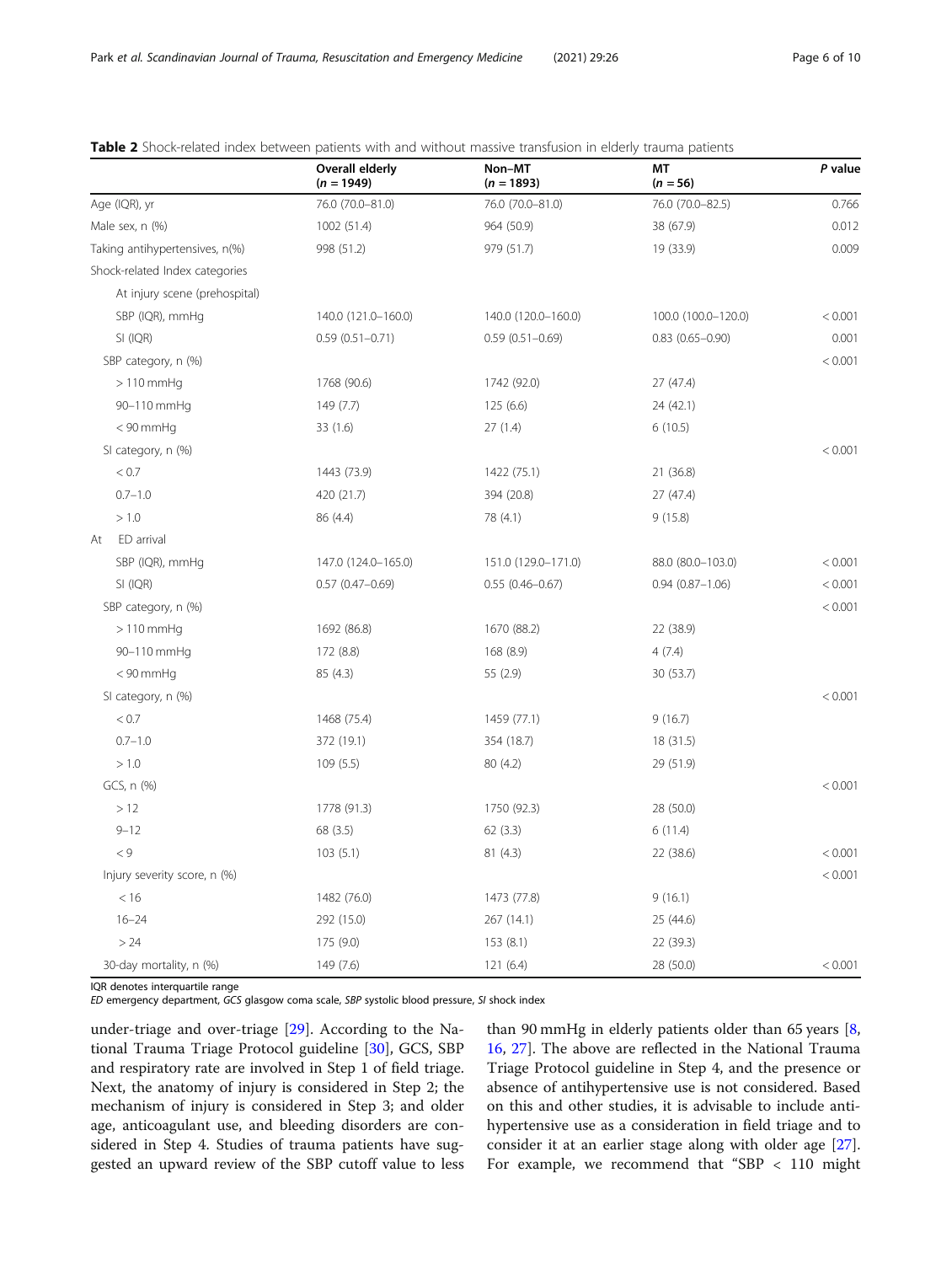|                     | Aged > 65 years taking antihypertensives |                    | Aged > 65 years not taking antihypertensives |                    |  |  |
|---------------------|------------------------------------------|--------------------|----------------------------------------------|--------------------|--|--|
|                     | Crude OR                                 | <b>Adjusted OR</b> | Crude OR                                     | <b>Adjusted OR</b> |  |  |
|                     | (95% CI)                                 | (95% CI)           | (95% CI)                                     | (95% CI)           |  |  |
| A. Prediction of MT |                                          |                    |                                              |                    |  |  |
| Male sex            | 1.60                                     | 2.51               | 2.12                                         | 0.68               |  |  |
|                     | $(0.64 - 4.02)$                          | $(0.09 - 72.7)$    | $(1.00 - 4.43)$                              | $(0.16 - 2.99)$    |  |  |
| Age, yr             | 0.95                                     | 1.13               | 1.02                                         | 0.99               |  |  |
|                     | $(0.88 - 1.02)$                          | $(0.91 - 1.40)$    | $(0.96 - 1.07)$                              | $(0.88 - 1.11)$    |  |  |
| Prehospital SBP     |                                          |                    |                                              |                    |  |  |
| $< 90$ mmHq         | $95.7^*$                                 | 94.0 <sup>*</sup>  | 6.38                                         | 1.02               |  |  |
|                     | $(4.78 - 194)$                           | $(4.16 - 795)$     | $(0.67 - 61.1)$                              | $(0.95 - 2.25)$    |  |  |
| 90-110 mmHg         | $28.7^*$                                 | $28.1^*$           | $10.8^*$                                     | 2.37               |  |  |
|                     | $(2.49 - 133)$                           | $(1.75 - 52.0)$    | $(3.17 - 32.0)$                              | $(0.48 - 11.7)$    |  |  |
| $>110$ mmHg         | 1.00                                     | 1.00               | 1.00                                         | 1.00               |  |  |
| $SI > 1.0$ . ED     | $20.7^*$                                 | 8.04               | $23.9^*$                                     | $10.3^*$           |  |  |
|                     | $(7.48 - 57.2)$                          | $(0.17 - 83.8)$    | $(11.6 - 49.1)$                              | $(2.27 - 46.3)$    |  |  |
| <b>RTS</b>          | $0.52^{*}$                               | 0.35               | $0.33^{*}$                                   | $0.49^{*}$         |  |  |
|                     | $(0.37 - 0.77)$                          | $(0.10 - 1.16)$    | $(0.26 - 0.43)$                              | $(0.28 - 0.87)$    |  |  |
| <b>ISS</b>          | $1.09*$                                  | 1.08               | $1.10*$                                      | 1.02               |  |  |
|                     | $(1.05 - 1.14)$                          | $(0.96 - 1.22)$    | $(1.06 - 1.14)$                              | $(0.93 - 1.12)$    |  |  |
| B. 30-day mortality |                                          |                    |                                              |                    |  |  |
| Male sex            | 1.01                                     | 0.29               | $2.09^*$                                     | 1.00               |  |  |
|                     | $(0.60 - 1.71)$                          | $(0.07 - 1.25)$    | $(1.29 - 3.37)$                              | $(0.31 - 3.28)$    |  |  |
| Age, yr             | 1.00                                     | 1.08               | 1.00                                         | 0.99               |  |  |
|                     | $(0.96 - 1.03)$                          | $(0.98 - 1.19)$    | $(0.97 - 1.03)$                              | $(0.92 - 1.08)$    |  |  |
| Prehospital SBP     |                                          |                    |                                              |                    |  |  |
| $< 90$ mmHq         | 5.00                                     | 1.00               | 4.56                                         | 1.01               |  |  |
|                     | $(0.50 - 50.5)$                          | $(0.06 - 12.0)$    | $(0.80 - 26.1)$                              | $(0.26 - 11.0)$    |  |  |
| 90-110 mmHq         | 1.50                                     | 2.69               | $2.88*$                                      | 0.79               |  |  |
|                     | $(0.33 - 6.93)$                          | $(0.44 - 16.6)$    | $(1.06 - 7.85)$                              | $(0.17 - 3.72)$    |  |  |
| $>110$ mmHq         | 1.00                                     | 1.00               | 1.00                                         | 1.00               |  |  |
| $SI > 1.0$ . ED     | $7.96^*$                                 | 0.80               | $3.05^*$                                     | $0.06^*$           |  |  |
|                     | $(3.61 - 17.5)$                          | $(0.04 - 17.1)$    | $(1.51 - 6.17)$                              | $(0.01 - 0.56)$    |  |  |
| <b>RTS</b>          | $0.30^{*}$                               | $0.45^{*}$         | $0.28^{*}$                                   | $0.33*$            |  |  |
|                     | $(0.22 - 0.39)$                          | $(0.28 - 0.71)$    | $(0.22 - 0.36)$                              | $(0.21 - 0.53)$    |  |  |
| <b>ISS</b>          | $1.18*$                                  | $1.12^*$           | $1.15^*$                                     | $1.09*$            |  |  |
|                     | $(1.14 - 1.22)$                          | $(1.05 - 1.20)$    | $(1.21 - 1.18)$                              | $(1.02 - 1.16)$    |  |  |

<span id="page-6-0"></span>Table 3 Multivariable logistic regression analysis for massive transfusion and 30-day mortality at the injury scene and emergency department admission in elderly trauma patients

ED emergency department, CI confidence interval, ISS Injury Severity Score, MT massive transfusion, OR odds ratio, RTS Revised Trauma Score, SBP systolic blood pressure, SI shock index

 $*P$  value  $< 0.05$ 

represent shock after age 65 years" is eliminated on Step 4 and "SBP < 110 might represent shock after age 65 years taking antihypertensives" is added on Step 2.

SBP, HR and SI, the main analysis variables we used, are continuous variables, and some results may be different depending on the interval classification method. When they were used as a continuous variable instead of an interval for MT prediction, SI at ED arrival [odds ratio 257 (95% CI 8.36–791) in elderly patients taking antihypertensives, odds ratio 20.9 (95% CI 4.04–108) in elderly patients not taking antihypertensives] was analyzed as a statistically significant factor along with ISS

and RTS. However, in this case, the influence of SI unit that is smaller than SBP unit, increase in the unit and interval characteristics of the continuous variable seen in regression analysis. So unit correction is required. And we assumed that presenting the cut-off value is familiar to clinician and more useful for interpretation.

We analyzed both the patients' medical history and prehospital vital signs and indicators, which were not fully covered in previous studies, and performed multivariable logistic regression analysis including in-hospital mortality and MT. In addition, we were able to present a more accurate understanding of the underlying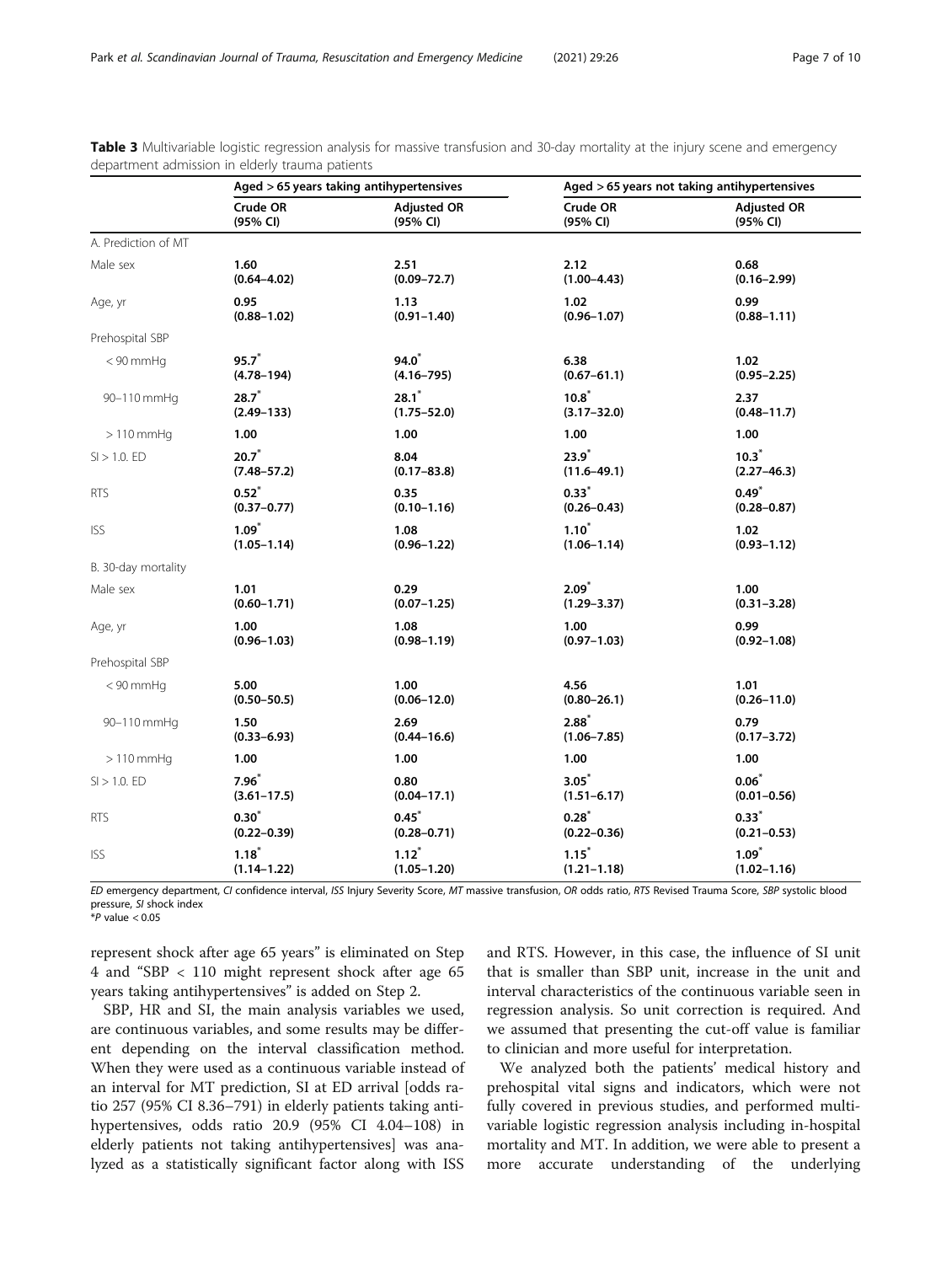|                              | Aged $>65$ years not taking<br>antihypertensives |                             | Aged $>65$ years taking<br>antihypertensives |                             | Aged $<$ 65 years not taking<br>antihypertensives |                               | Aged $<$ 65 years taking<br>antihypertensives |                             |
|------------------------------|--------------------------------------------------|-----------------------------|----------------------------------------------|-----------------------------|---------------------------------------------------|-------------------------------|-----------------------------------------------|-----------------------------|
|                              | P value                                          | aOR (95% CI)                | P value                                      | aOR (95% CI)                | P value                                           | aOR (95% CI)                  | P value                                       | aOR (95% CI)                |
| Male sex                     | 0.613                                            | 0.68<br>$(0.16 - 2.99)$     | 0.593                                        | 2.51<br>$(0.09 - 72.6)$     | 0.997                                             | 1.00<br>$(0.29 - 3.38)$       | 0.108                                         | 0.14<br>$(0.01 - 1.55)$     |
| Age, yr                      | 0.836                                            | 0.99<br>$(0.88 - 1.11)$     | 0.271                                        | 1.13<br>$(0.91 - 1.40)$     | 0.039                                             | $1.04^*$<br>$(1.00 - 1.07)$   | 0.909                                         | 0.99<br>$(0.86 - 1.15)$     |
| Prehospital SBP              |                                                  |                             |                                              |                             |                                                   |                               |                                               |                             |
| $<$ 90 mmHq                  | 0.959                                            | 1.02<br>$(0.95 - 2.25)$     | 0.012                                        | $94.0^*$<br>$(4.16 - 795)$  | 0.237                                             | 2.12<br>$(0.61 - 7.23)$       | 0.441                                         | 4.16<br>$(0.11 - 36.6)$     |
| 90-110 mmHq                  | 0.290                                            | 2.37<br>$(0.48 - 11.7)$     | 0.024                                        | $28.1^*$<br>$(1.75 - 52.0)$ | 0.447                                             | 1.58<br>$(0.49 - 5.12)$       | 0.049                                         | $10.3^*$<br>$(1.01 - 44.7)$ |
| $>$ 110 mmHg (reference) $-$ |                                                  | 1.00                        | -                                            | 1.00                        |                                                   | 1.00                          |                                               | 1.00                        |
| $SI > 1.0$ . ED initial      | 0.002                                            | $10.3^*$<br>$(2.27 - 46.3)$ | 0.291                                        | 8.04<br>$(0.17 - 83.8)$     | 0.044                                             | 3.87<br>$(1.36 - 11.0)$       | 0.802                                         | 0.67<br>$(0.03 - 15.1)$     |
| <b>RTS</b>                   | 0.015                                            | $0.49*$<br>$(0.28 - 0.87)$  | 0.087                                        | 0.35<br>$(0.11 - 1.16)$     | 0.001                                             | $0.59^{*}$<br>$(0.43 - 0.81)$ | 0.147                                         | 0.52<br>$(0.22 - 1.26)$     |
| <b>ISS</b>                   | 0.655                                            | 1.02<br>$(0.93 - 1.12)$     | 0.216                                        | 1.08<br>$(0.96 - 1.22)$     | < 0.001                                           | $1.10^*$<br>$(1.05 - 1.14)$   | 0.100                                         | 1.06<br>$(0.99 - 1.13)$     |

### <span id="page-7-0"></span>Table 4 Multivariable logistic regression for predicting massive transfusion stratified by age and antihypertensives

Adjusted for sex, age, prehospital SBP, SI measured at ED admission, RTS, and ISS

aOR adjusted odds ratio, CI confidence interval, ED emergency department, ISS Injury Severity Score, RTS Revised Trauma Score, SBP systolic blood pressure, SI shock index

 $*P$  value  $< 0.05$ 

condition and flexible cutoff by stratifying the associations of vital signs and SI on clinical prognosis according to age and whether the patient was taking antihypertensives. In the group of patients who were younger than 65 years and not taking antihypertensives, RTS, ISS and ED SI were strongly associated with prediction of MT. Prehospital SBP was the only significant predicting factor in elderly trauma patients taking antihypertensives. However, SI measured at the time of ED admission and RTS were significant in the elderly patients who were not taking antihypertensives. These results could suggest that the uncritical application by cutoff values of SI and SBP in any aged trauma patients is inaccurate.

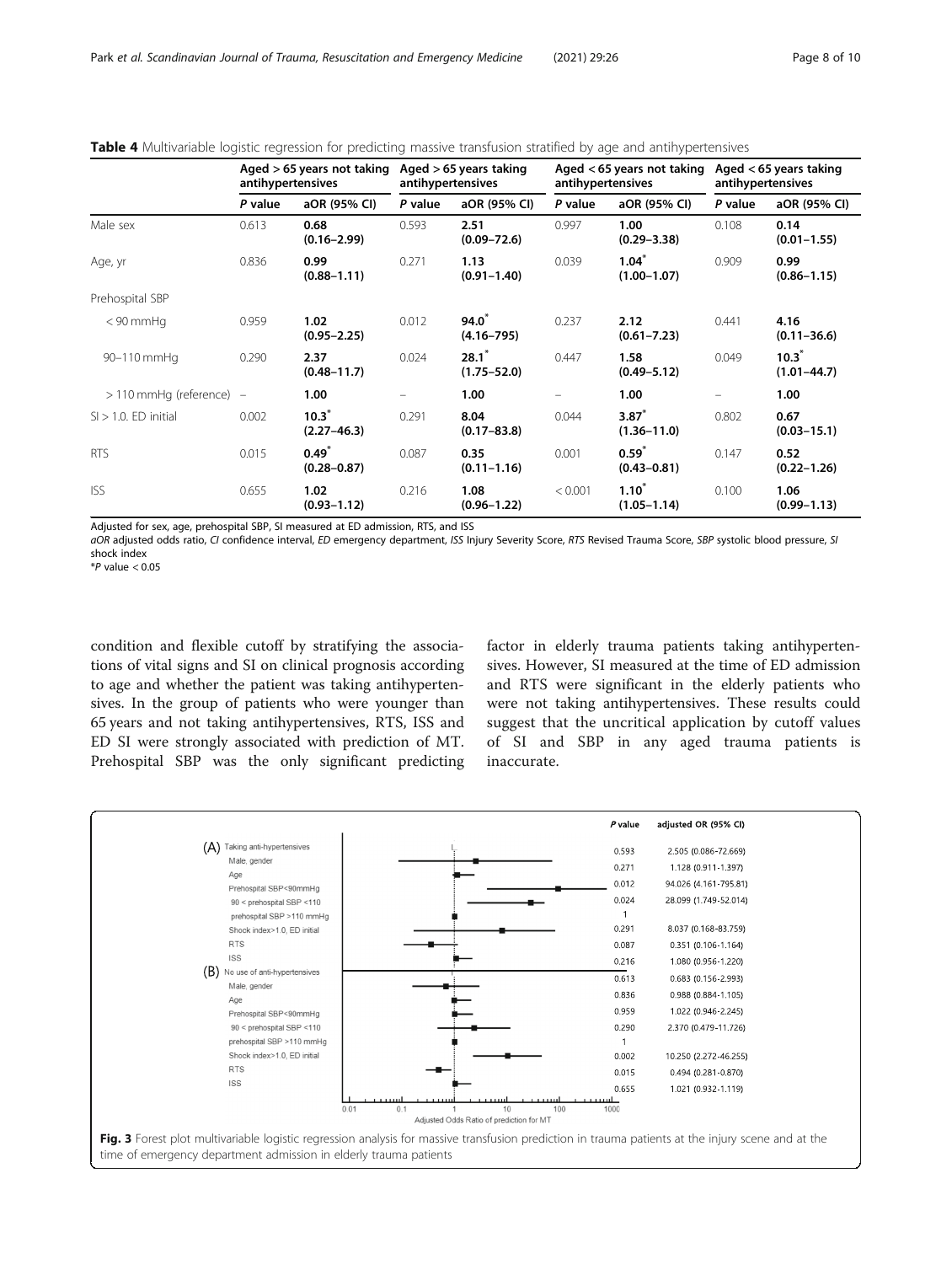### <span id="page-8-0"></span>Limitations

Our study had several limitations. Because this was an observational study, there was a potential selection bias from excluding many patients who were missing or did not have SBP and HR measured in the emergency medical services setting ( $n = 898$ , Fig. [1\)](#page-2-0). These were 684 patients not transported by EMS or direct visits (including patients under the age of 14), 269 patients under the age of 14, and 26 cases of refusal to measure vital sign because of self-harm, etc. Instead, their ED vital signs are all recorded (95% CI of ED SBP 120–156 mmHg, ED HR 74–98 bpm). Second, these contradictory results included a potential bias in that no transfusion was recorded if a patient died before receiving a transfusion, despite being a severe trauma patient requiring transfusion. Therefore, although MT is the main interest, we also studied the 30-day-mortality as a primary outcome. Finally, we did not exclude traumatic brain injury, which may confound the data due to the classic Cushing reflex whereby SBP increases and HR decreases. However, the predictive effect of SI and SBP was not changed in the primary outcome for the remaining 1853 patients excluding 96 severe traumatic brain injury (TBI) patients.

### Conclusions

We need to apply the indicators differently depending on a patient's age and the presence of hypertension in the initial trauma management. In trauma patients older than 65 years who are taking antihypertensives, MT can be predicted based on SBP of 110 mmHg measured in the field, whereas in patients older than 65 years and not using antihypertensives, MT can be predicted based on an ED SI of 1.0. Further research is needed to establish the vital signs and delta SI at the injury scene and ED discharge in elderly trauma patients.

#### Supplementary Information

The online version contains supplementary material available at [https://doi.](https://doi.org/10.1186/s13049-021-00840-2) [org/10.1186/s13049-021-00840-2.](https://doi.org/10.1186/s13049-021-00840-2)

Additional file 1: Supplement 1. Demographics of enrolled trauma patients. **Supplement 2**. Baseline demographic characteristics of younger trauma patients.

#### Abbreviations

CI: Confidence interval; ED: Emergency department; ISS: Injury Severity Score; KNUH: KNUH University Hospital; OR: Odds ratio; PRBC: Packed red blood cells; RTS: Revised Trauma Score; GCS: Glasgow Coma Scale; HR: Heart rate; MT: Massive transfusion; SBP: Systolic blood pressure; SI: Shock index

#### Acknowledgements

Not applicable.

#### Authors' contributions

SKS, LMJ, and PSJ analyzed and interpreted the data. PSJ drafted the manuscript. SKS and LMJ conceived and coordinated the study. All authors completed critical revisions of the manuscript. SKS coordinated the study. All authors read and approved the final manuscript.

### Funding

Not applicable.

#### Availability of data and materials

Not applicable.

#### Ethics approval and consent to participate

The study was approved by the institutional review board of KNUH University Hospital (KNUH 2020–03035) with a waiver of informed consent.

#### Consent for publication

Not applicable.

#### Competing interests

Not applicable.

#### Author details

<sup>1</sup>Department of Emergency Medicine, School of Medicine, Kyungpook National University, Daegu, Republic of Korea. <sup>2</sup>Department of Emergency Medicine, Gumi CHA Medical Center, CHA University, Gumi, Republic of Korea. <sup>3</sup> Department of Thoracic and Cardiovascular Surgery, School of Medicine, Kyungpook National University, Daegu, Republic of Korea.

### Received: 6 June 2020 Accepted: 18 January 2021 Published online: 30 January 2021

#### References

- 1. Broos PLO, D'Hoore A, Vanderschot P, Rommens PM, Stappaerts KH. Multiple trauma in elderly patients. Factors influencing outcome: importance of aggressive care. Injury. 1993;24:365–8.
- 2. Lilitsis E, Xenaki S, Athanasakis E, Papadakis E, Syrogianni P, Chalkiadakis G, et al. Guiding management in severe trauma: reviewing factors predicting outcome in vastly injured patients. J Emerg Trauma Shock. 2018;11:80–7.
- 3. Meagher AD, Lin A, Mandell SP, Bulger E, Newgard C. A comparison of scoring systems for predicting short- and long-term survival after trauma in older adults. Acad Emerg Med Off J Soc Acad Emerg Med. 2019;26:621–30.
- 4. Rupprecht H, Heppner HJ, Wohlfart K, Türkoglu A. The geriatric polytrauma: risk profile and prognostic factors. Ulusal Travma Acil Cerrahi Derg. 2017;23: 156–62.
- Joseph B, Pandit V, Rhee P, Aziz H, Sadoun M, Wynne J, et al. Predicting hospital discharge disposition in geriatric trauma patients: is frailty the answer? J Trauma Acute Care Surg. 2014;76:196–200.
- 6. Pandit V, Rhee P, Hashmi A, Kulvatunyou N, Tang A, Khalil M, et al. Shock index predicts mortality in geriatric trauma patients: an analysis of the National Trauma Data Bank. J Trauma Acute Care Surg. 2014;76:1111–5.
- 7. Victorino GP, Battistella FD, Wisner DH. Does tachycardia correlate with hypotension after trauma? J Am Coll Surg. 2003;196:679–84.
- 8. Eastridge BJ, Salinas J, McManus JG, Blackburn L, Bugler EM, Cooke WH, et al. Hypotension begins at 110 mm hg: redefining??? J Trauma. 2007;63: 291–7 discussion 297.
- 9. Rady MY, Smithline HA, Blake H, Nowak R, Rivers E. A comparison of the shock index and conventional vital signs to identify acute, critical illness in the emergency department. Ann Emerg Med. 1994;24:685–90.
- 10. Rady MY, Nightingale P, Little RA, Edwards JD. Shock index: a re-evaluation in acute circulatory failure. Resuscitation. 1992;23:227–34.
- 11. Spahn DR, Bouillon B, Cerny V, Duranteau J, Filipescu D, Hunt BJ, et al. The European guideline on management of major bleeding and coagulopathy following trauma. 5th edn. Crit Care. 2019;23:98.
- 12. Wu SC, Rau CS, Kuo SCH, Hsu SY, Hsieh HY, Hsieh CH. Shock index increase from the field to the emergency room is associated with higher odds of massive transfusion in trauma patients with stable blood pressure: a crosssectional analysis. PLoS ONE. 2019;14:e0216153.
- 13. Kristensen AK, Holler JG, Hallas J, Lassen A, Shapiro NI. Is shock index a valid predictor of mortality in emergency department patients with hypertension, diabetes, high age, or receipt of beta- or calcium channel blockers? Ann Emerg Med. 2016;67:106–13.
- 14. Lai WH, Rau CS, Hsu SY, Wu SC, Kuo PJ, Hsieh HY, et al. Using the reverse shock index at the injury scene and in the emergency department to identify high-risk patients: a cross-sectional retrospective study. Int J Environ Res Public Health. 2016;13:357.